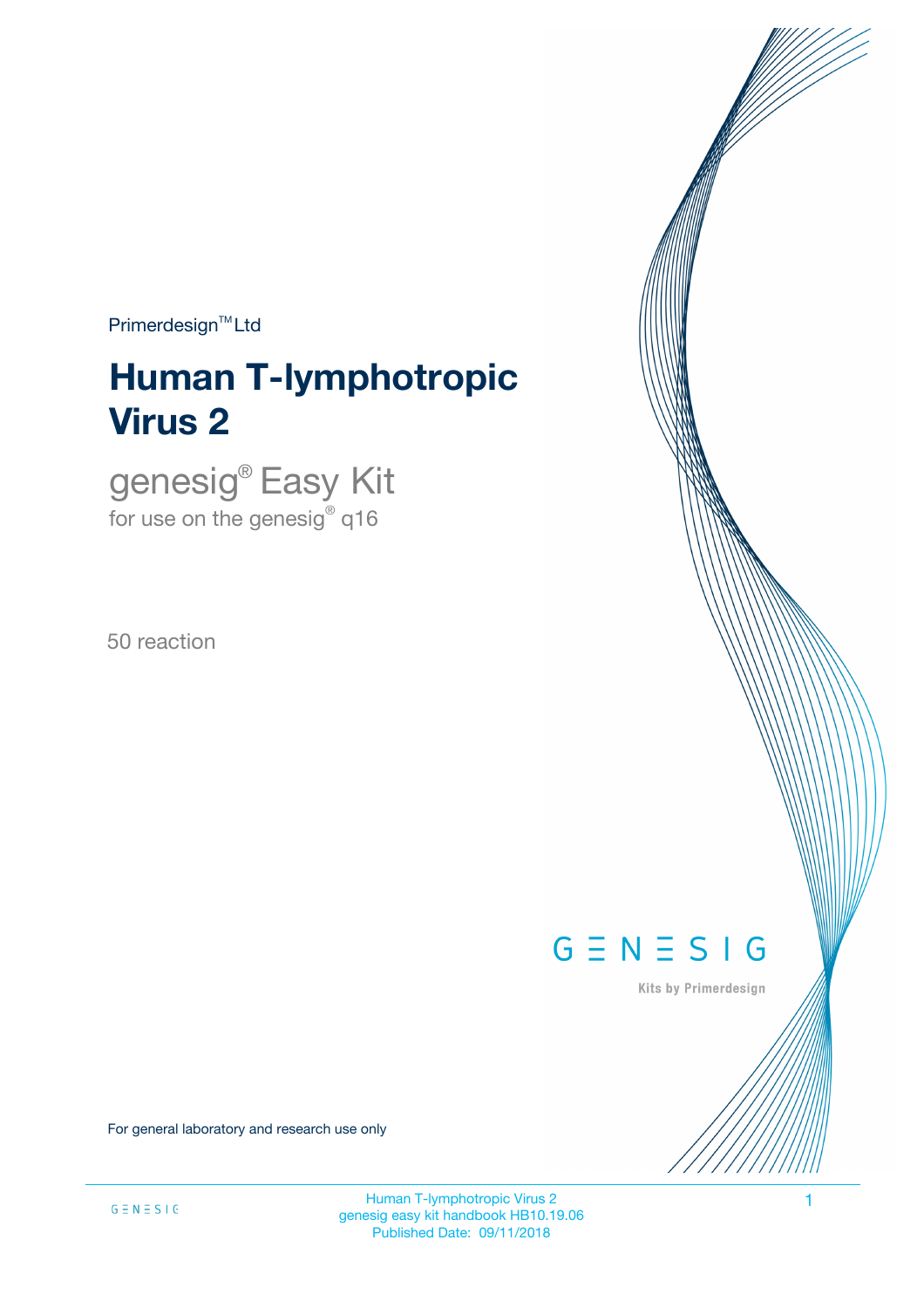## genesig® Easy: at a glance guide

#### **For each RNA test**

| Component                | <b>Volume</b>  | Lab-in-a-box pipette |  |
|--------------------------|----------------|----------------------|--|
| HTLV-2 primer/probe mix  | 5 <sub>µ</sub> |                      |  |
| Your RNA sample          | 5 <sub>µ</sub> |                      |  |
| oasig OneStep Master Mix | 10 µl          |                      |  |

#### **For each positive control**

| Component                 | Volume         | Lab-in-a-box pipette |  |
|---------------------------|----------------|----------------------|--|
| HTLV-2 primer/probe mix   | 5 <sub>µ</sub> |                      |  |
| Positive control template | 5 <sub>µ</sub> |                      |  |
| oasig OneStep Master Mix  | 10 µl          |                      |  |

#### **For each negative control**

| Component                | Volume         | Lab-in-a-box pipette |   |
|--------------------------|----------------|----------------------|---|
| HTLV-2 primer/probe mix  | 5 <sub>µ</sub> |                      |   |
| <b>Water</b>             | 5 <sub>µ</sub> |                      | - |
| oasig OneStep Master Mix | 10 µl          |                      |   |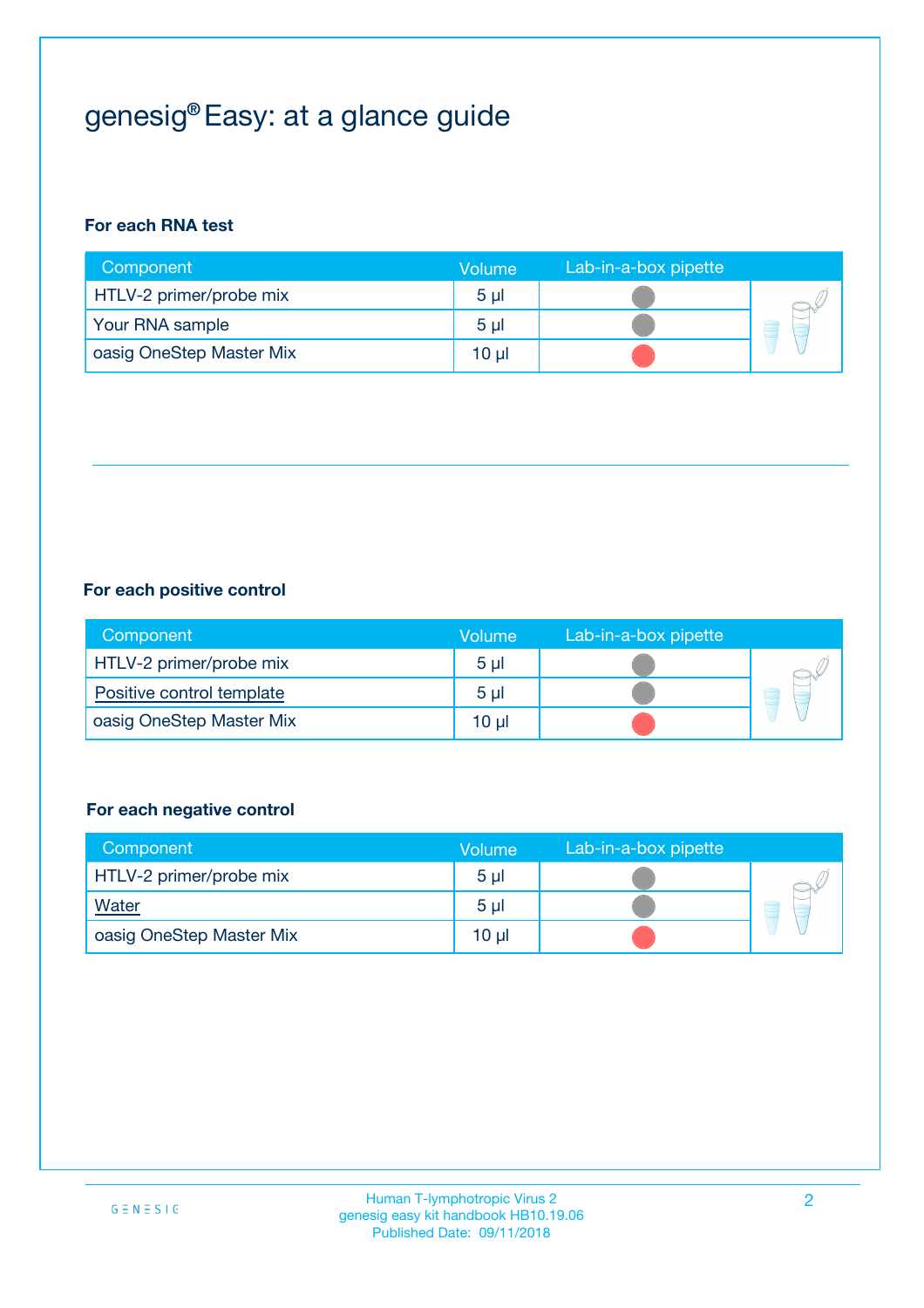## Kit Contents



## Reagents and equipment to be supplied by the user

#### **genesig® q16 instrument**

#### **genesig® Easy Extraction Kit**

This kit is designed to work well with all processes that yield high quality RNA and DNA but the genesig Easy extraction method is recommended for ease of use.

#### **genesig® Lab-In-A-Box**

The genesig Lab-In-A-Box contains all of the pipettes, tips and racks that you will need to use a genesig Easy kit. Alternatively if you already have these components and equipment these can be used instead.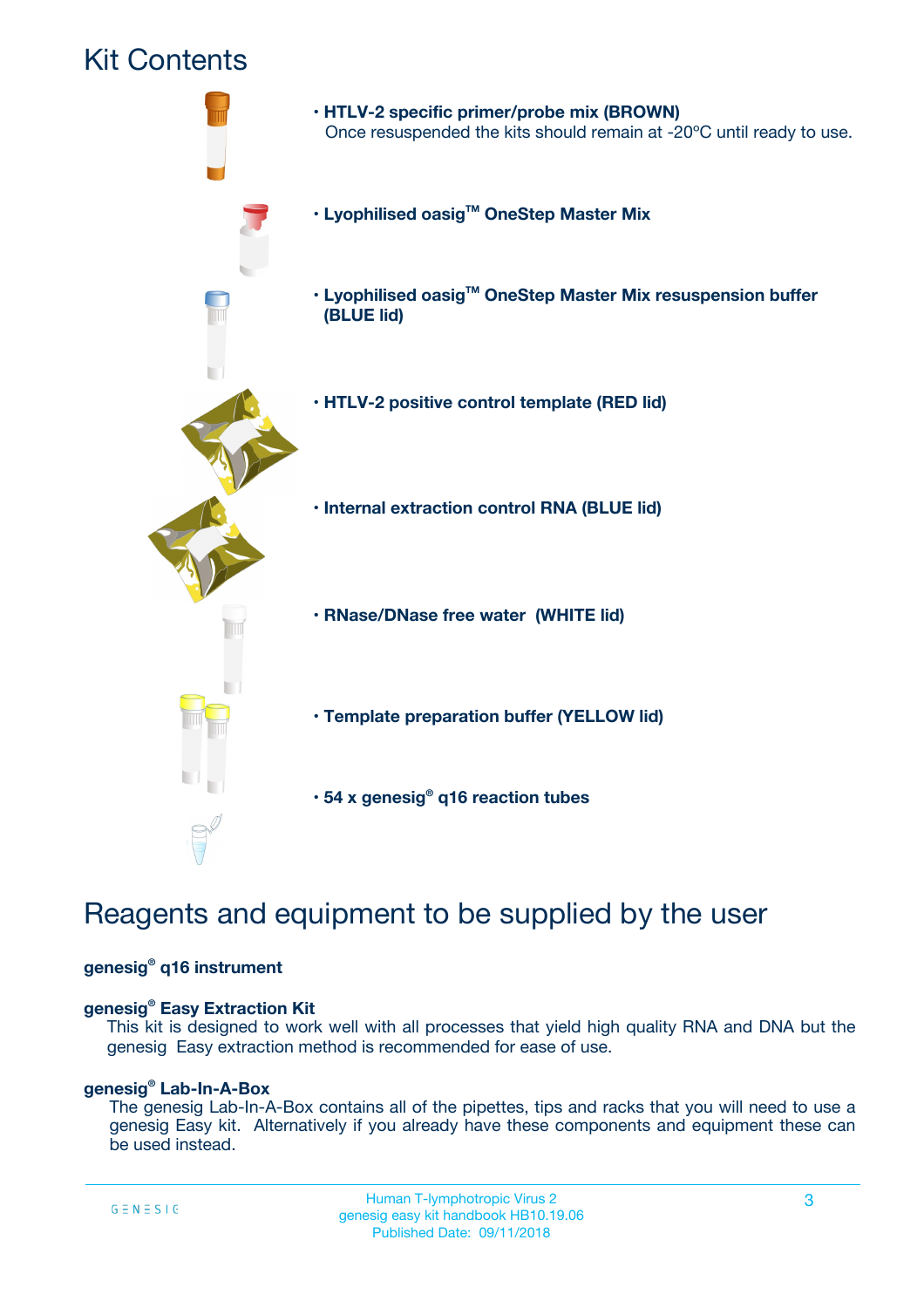## Step-by-step guide

## 1. Resuspend the test components



Use the blue pipette to transfer 500µ**l\*** of the oasig OneStep Master Mix resuspension buffer into the tube of lyophilised oasig OneStep Master Mix and mix well by gently swirling.

**\***Transfering 525µl of the oasig OneStep Master Mix resuspension buffer to your oasig OneStep Master Mix (instead of the 500µl recommended above) will enable you to take full advantage of the 50 reactions by accounting for volume losses during pipetting. In order to do so with the genesig Easy fixed volume pipettes use 1x blue, 2x red and 1x grey pipettes to make the total volume. Please be assured that this will not adversely affect the efficiency of the test.



Then use the blue pipette to transfer 500µl of water into the brown tube labelled HTLV-2 primers/probe. Cap and shake tube to mix. A thorough shake is essential to ensure that all components are resuspended. **Failure to mix well can produce poor kit performance.**

These components are now ready to use.

Store them in the freezer from hereon.

#### Top tip

- Ensure that the primer/probe mix is mixed thoroughly before each use by shaking.
- Once resuspended do not expose genesig Easy kit to temperatures above -20°C for longer than 30 minutes at a time.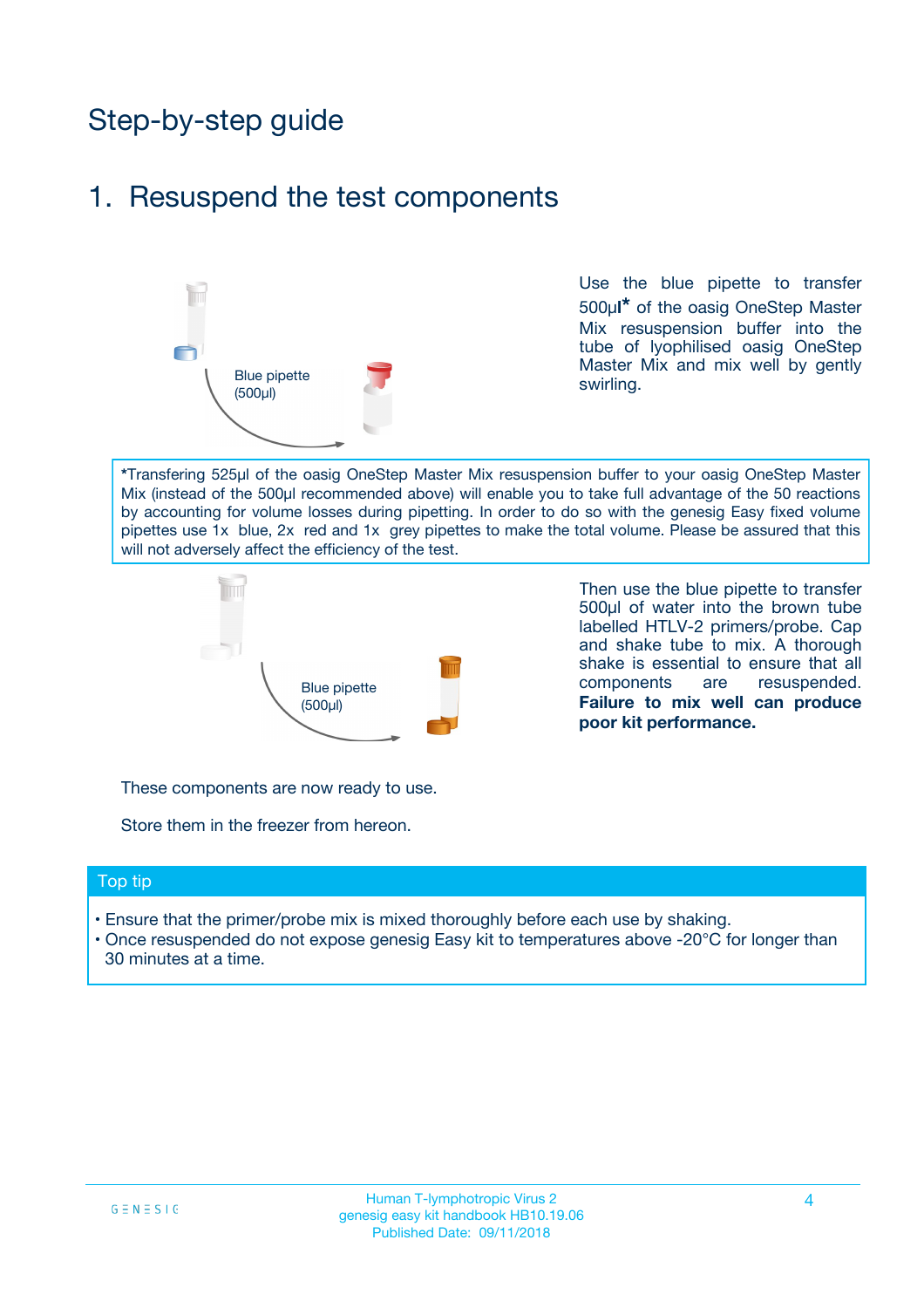## 2. Internal extraction control



Use the blue pipette to transfer 1000µl (2 x 500µl) of template preparation buffer into the Internal Extraction Control RNA tube. Cap and shake tube to mix.

Your kit contains Internal Extraction Control RNA. This is added to your biological sample at the beginning of the RNA extraction process. It is extracted along with the RNA from your target of interest. The q16 will detect the presence of this Internal Extraction Control RNA at the same time as your target. This is the ideal way to show that your RNA extraction process has been successful.

#### **If you are using an alternative extraction kit:**

Use the red pipette to transfer 10µl of Internal Extraction Control RNA to your sample **after** the lysis buffer has been added then follow the rest of the extraction protocol.

#### **If using samples that have already been extracted:**

Use the grey pipette to transfer 5µl of Internal Extraction Control RNA to your extracted sample.

### 3. Add primer/probe mix to all reaction tubes





For every reaction to be run, use the grey pipette to add 5µl of your HTLV-2 primers/probe mix to every tube.

#### Top tip

- Always pipette the primer/probe mix directly into the bottom of the tube.
- You can label the tube lids to aid your reaction setup but avoid labelling tube sides.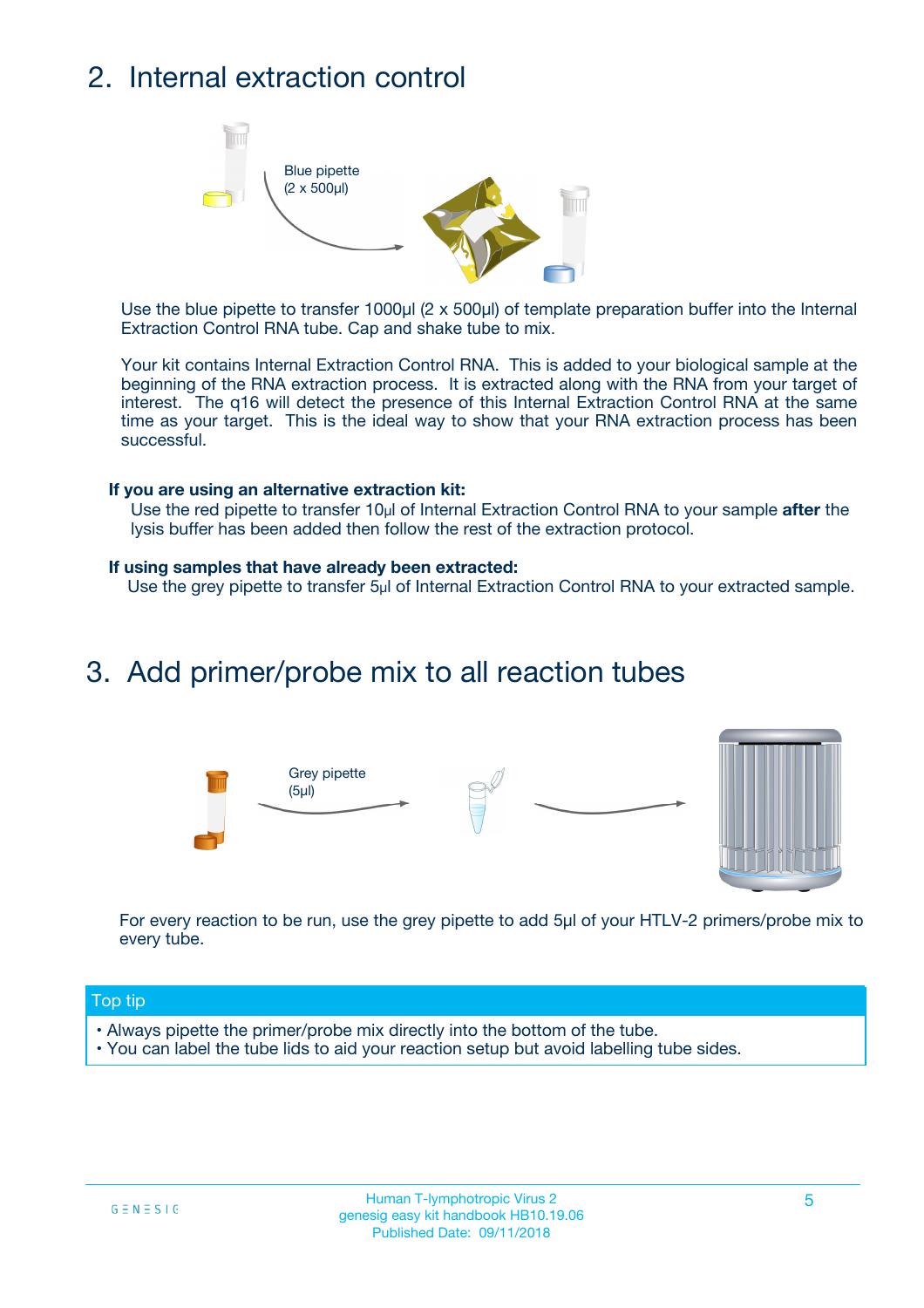## 4. Add Master Mix to all reaction tubes



For every reaction to be run, use the red pipette to add 10µl of the oasig OneStep Master Mix to the tubes containing primer/probe mix.

Move swiftly to begin your q16 run, as any delay after the oasig OneStep Master Mix has been added can effect the sensitivity of your test.

#### Top tip

**•** Always add the oasig OneStep Master Mix to the side of the tube to reduce the introduction of bubbles.

### 5. Negative control



For each test you will require a negative control. Instead of RNA water is used. This sample should typically prove negative thus proving that all of your positive samples really are positive.

To create a negative control reaction simply use the grey pipette to add 5µl of the water to the required reaction tubes. Close these tubes after adding the water.

Because some genesig kit targets are common in the environment you may occasionally see a "late" signal in the negative control. The q16 software will take this into account accordingly.

#### Top tip

**•** Always add the water to the side of the tube to reduce the introduction of bubbles.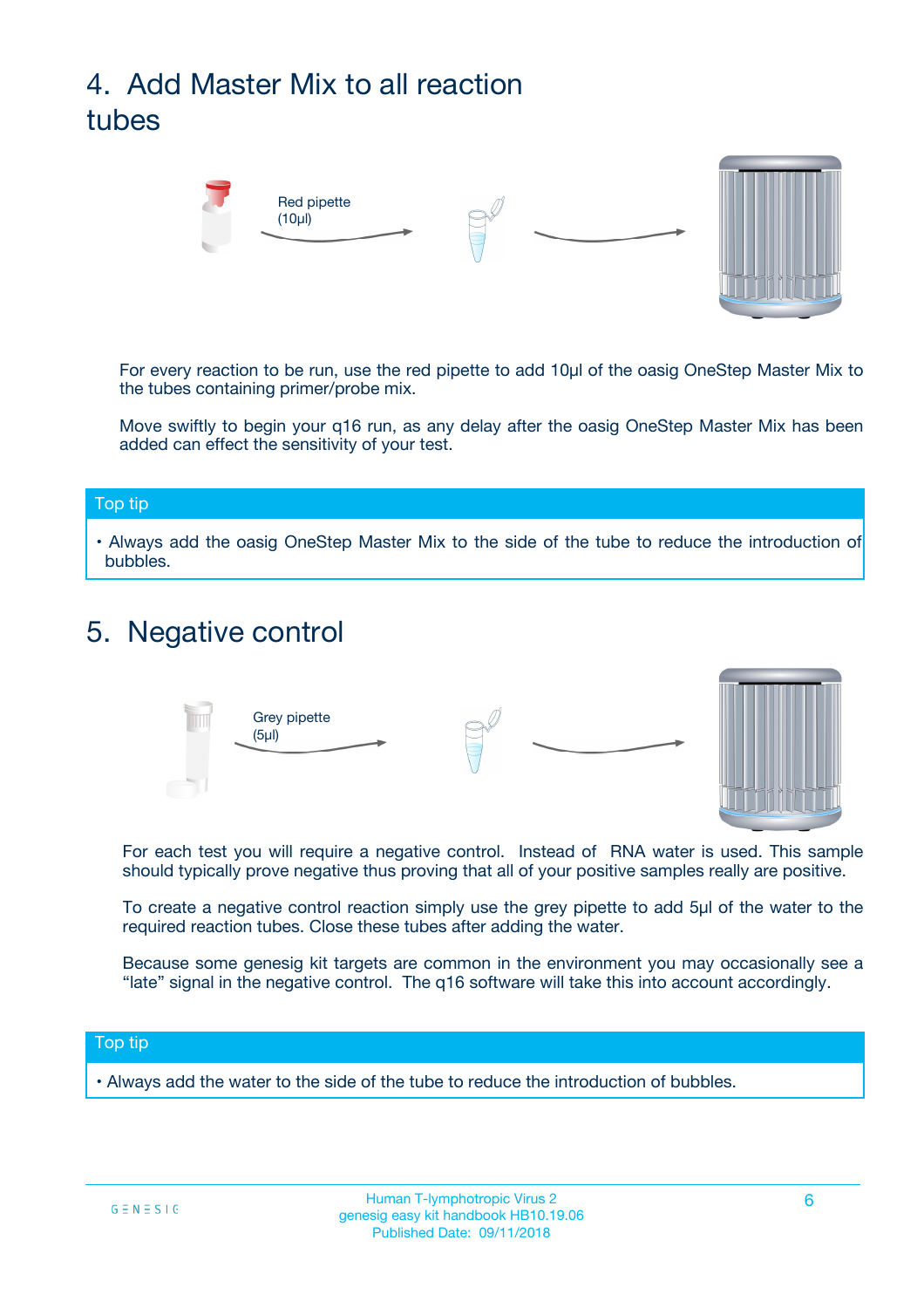## 6. Set up a test





For each sample you wish to analyse, use the grey pipette to add 5µl of your RNA sample to the required reaction tubes. Close these tubes after adding the sample. Always change pipette tips between samples.

#### Top tip

**•** Always add the RNA sample to the side of the tube to reduce the introduction of bubbles.

## 7. Positive control



Use the blue pipette to transfer 500µl of template preparation buffer into the positive control template tube. Cap and shake tube to mix.

Each time you run a test you will require a positive control. This is a small portion of RNA from your target of interest. It serves two purposes:

1. It will always test positive so it shows that everything is working as it should be.

2. The q16 software knows how much RNA is present in the positive control. So it can automatically compare your sample of interest with the positive control to calculate the amount of target RNA in your sample.

To create a positive control reaction simply use 5µl of the positive control instead of your RNA sample.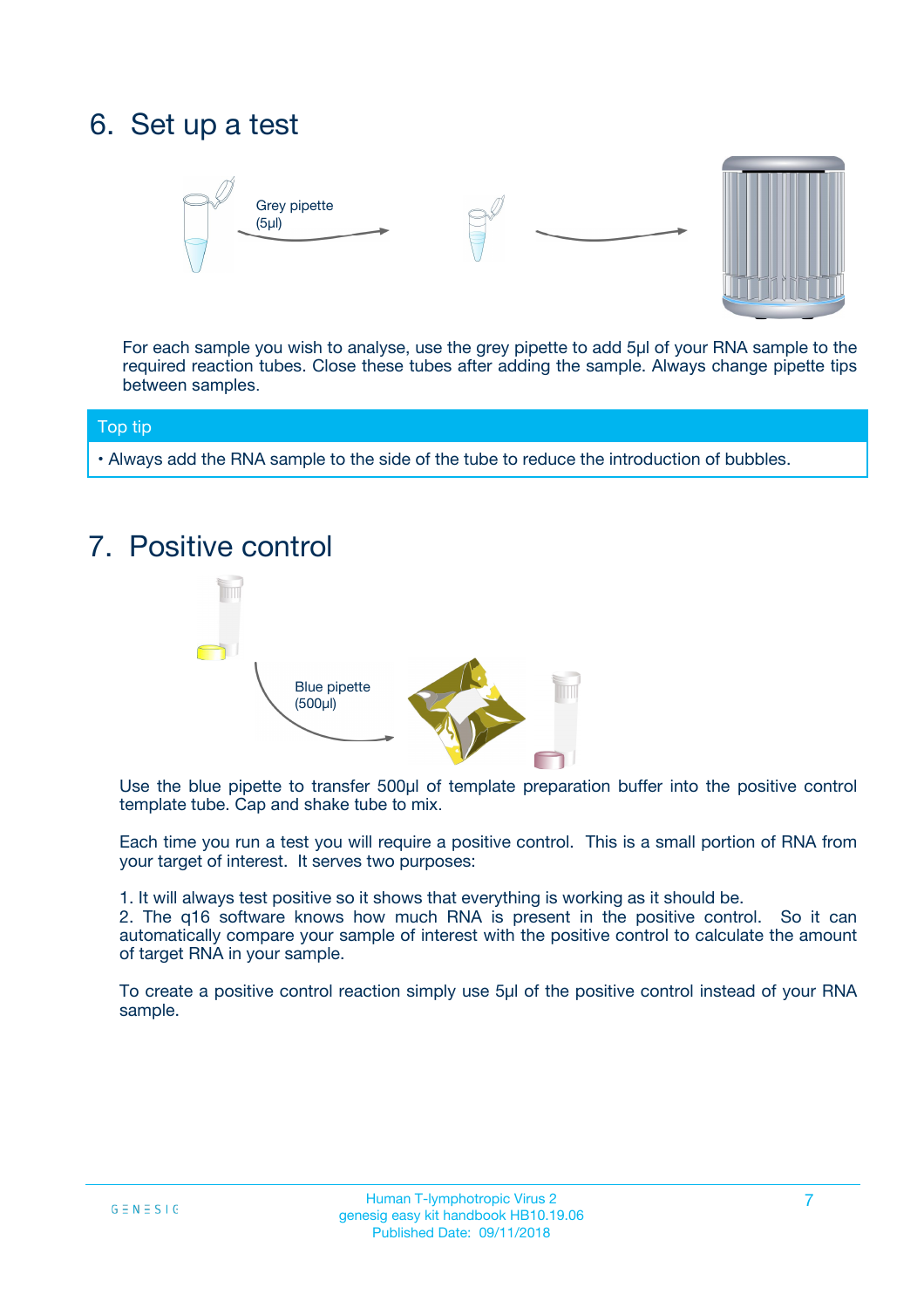



Take great care when setting up your positive control. The positive control template has the potential to give you a false positive signal in your other samples. Set positive controls up last after all other sample tubes are closed. Always change pipette tips between samples. You may even choose to set up positive controls in a separate room.

#### Top tip

**•** Always add the positive control template to the side of the tube to reduce the introduction of bubbles.

## 8. Running the test

Place the tubes into the correct positions in your q16 as defined by the software, this may include positioning of empty tubes to ensure that the q16 lid is balanced. The run can then be started.

|                                                | Unsaved (New Experiment 2<br><b>Open Experiments:</b><br>$\overline{\phantom{a}}$ | <b>E</b> Open<br>Save<br>$\Box$ New | Save As          | <b>C</b> Close<br>Configuration | $G \equiv N \equiv S \mid G$ |
|------------------------------------------------|-----------------------------------------------------------------------------------|-------------------------------------|------------------|---------------------------------|------------------------------|
| <b>Stages:</b>                                 | Setup<br><b>Results</b>                                                           |                                     |                  |                                 |                              |
| <b>Notes</b>                                   |                                                                                   | <b>Samples</b>                      |                  | <b>Tests</b>                    |                              |
|                                                | <b>Name and Details</b>                                                           | Color<br>Name                       | Note             | Color<br>Name                   | Note                         |
|                                                | New Experiment 2017-10-26 11:06                                                   | Sample 1                            | 4                | Test 1                          | 4                            |
|                                                | Kit type: genesig® Easy Target Detection kit                                      | Sample 2                            |                  |                                 |                              |
|                                                | Instrument Id.:                                                                   | Sample 3                            | $\equiv$         |                                 | $\equiv$                     |
|                                                | <b>Run Completion Time:</b>                                                       | Sample 4                            |                  |                                 |                              |
| <b>Notes</b>                                   | $\blacktriangle$                                                                  | Sample 5                            | ♦                |                                 | 傦                            |
|                                                |                                                                                   |                                     |                  |                                 |                              |
|                                                | $\overline{\mathbf{v}}$                                                           |                                     | ÷                |                                 |                              |
| <b>Well Contents</b>                           |                                                                                   |                                     |                  | Run                             | ⊕                            |
|                                                | Test                                                                              | Sample                              |                  | <b>Run Status</b>               |                              |
|                                                | Test 1                                                                            | Negative Control                    | $\blacktriangle$ |                                 |                              |
| Pos.<br>$\blacktriangleleft$<br>$\overline{2}$ | Test 1                                                                            | Positive Control                    |                  |                                 |                              |
| 3                                              | Test 1                                                                            | Sample 1                            |                  |                                 |                              |
|                                                | Test 1                                                                            | Sample 2                            |                  | Show full log                   |                              |
| $\overline{4}$<br>5                            | Test 1                                                                            | Sample 3                            |                  | <b>Run Control</b>              |                              |
|                                                | Test 1                                                                            | Sample 4                            |                  |                                 |                              |
| 6<br>$\overline{7}$                            | Test 1                                                                            | Sample 5                            |                  |                                 |                              |

#### Top tip

- Before loading tubes into the q16, check for bubbles! Flick the bottom of the tubes to remove any bubbles that may have formed during the test setup.
- Apply centrifugal force with a sharp wrist action to ensure all solution is at the bottom of the reaction tube.
- When repeating a test you can use a previous file as a template by clicking 'open' then selecting File name > Files of Type > Experiment file as template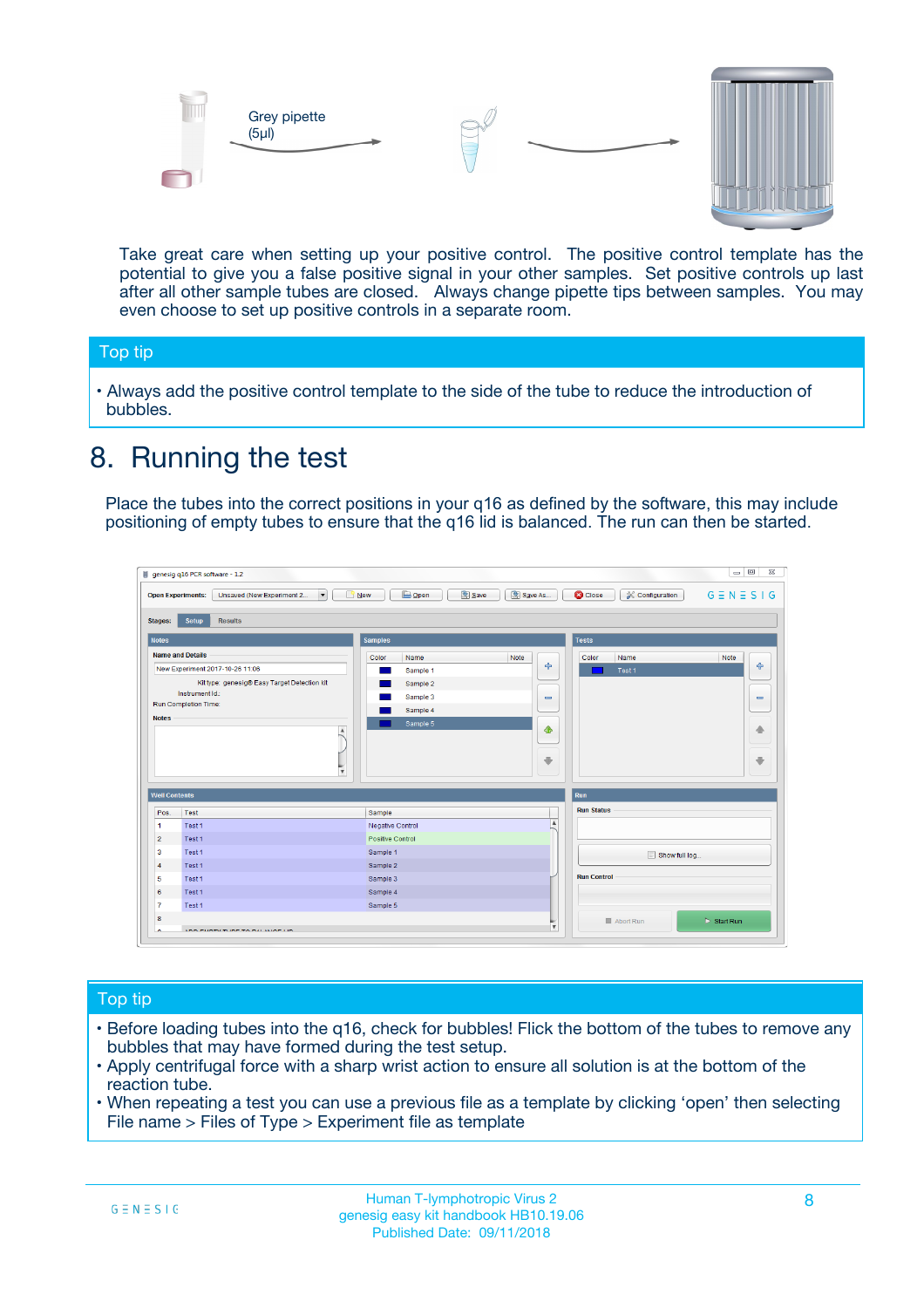### What do my results mean?

Analysis of your data is carried out automatically by the genesig q16. The following information is designed to help you fully understand a result or to troubleshoot:

### "Positive"

#### **Explanation**

Your sample has produced a positive result. Your target of interest is present and you can use the reported quantity.

### "Negative"

#### **Explanation**

Your sample has produced a negative result. The target is not present in your sample.

### "Test contaminated"

#### **Explanation**

The Negative Control should be completely free of any DNA/RNA. If you see this error message it means that at some point during the setup, the Negative Control has been contaminated with DNA/RNA and has given a positive signal. This contamination has invalidated the test. The Positive Control and your test samples are both possible sources of contaminating DNA/RNA. The genesig q16 reaction tubes from previous runs will also contain very high amounts of DNA so it is important that these are carefully disposed of after the run is completed and NEVER OPENED. It may be the case that your kits have become contaminated which will lead to the same problem occurring repeatedly.

#### **Solutions**

1. Clean your working area using a commercial DNA remover solution to ensure the area is DNA free at the start of your run and re-run the test.

2. If the problem persists then the kit has become contaminated and it will have to be discarded and replaced with a new kit. When you open the new kit, run a simple test to show that changing the kit has solved the problem. Prepare a test which includes only the Positive Control, the Negative Control and one 'mock sample'. For the 'mock sample' add water instead of any sample RNA. The result for the Negative Control and the mock sample should be negative indicating that contamination is no longer present.

#### **Preventive action**

An ideal lab set-up has a 'Clean area' where the test reagents are prepared and a 'sample area' where DNA/RNA samples and the Positive Control template are handled. The best workflow involves setting up all the test components (excluding the positive control template) in the clean area and then moving the tests to the sample area for sample and Positive Control addition. If this method is followed then the kit components are always kept away from possible sources of contamination. For extra security the Negative Control can be completely prepared and sealed in the clean area. All work areas should be decontaminated regularly with DNA remover.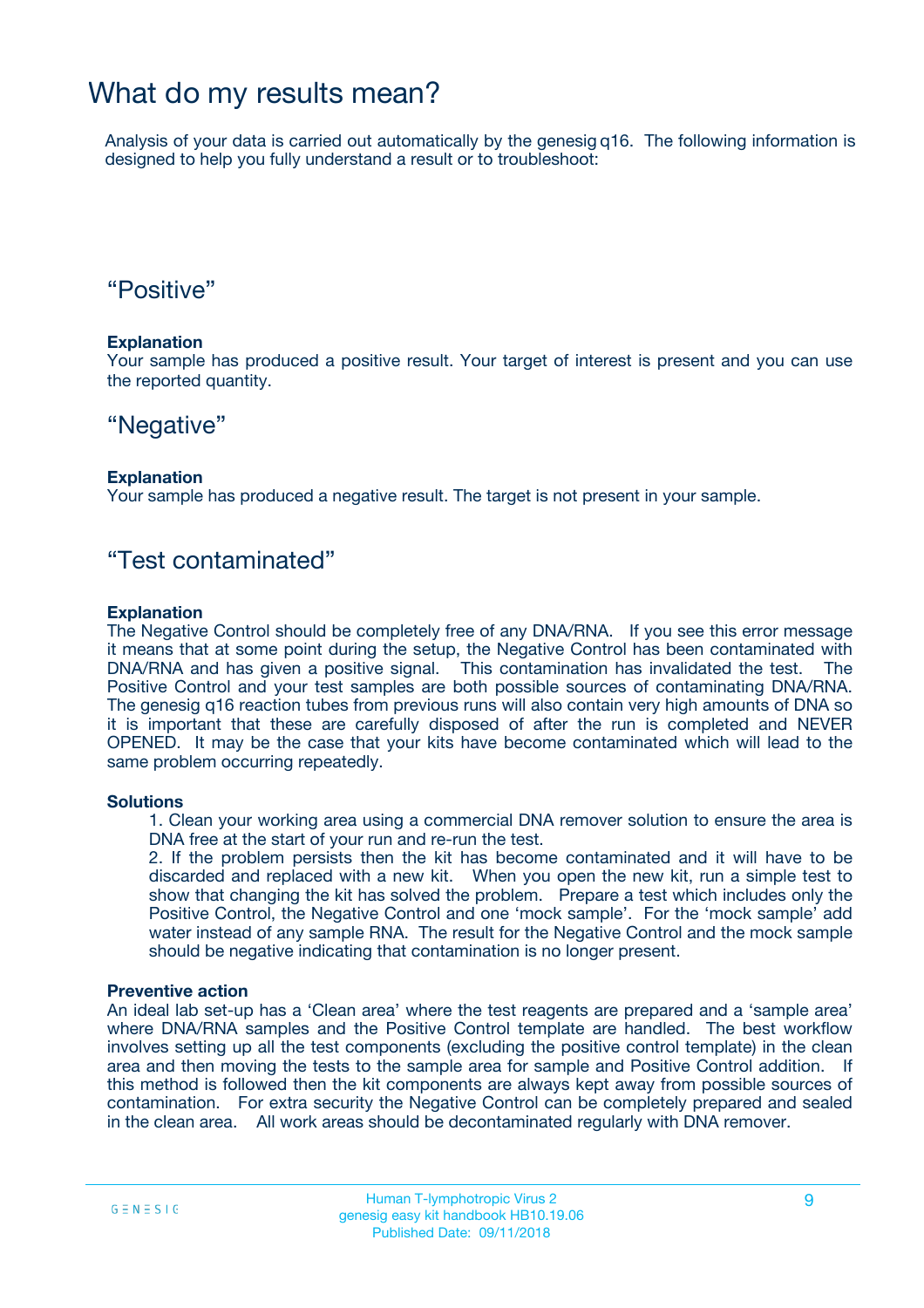### "Sample preparation failed"

#### **Explanation**

The test has failed because the quality of the sample was not high enough. The Internal Extraction Control component identifies whether the sample has been prepared correctly and is of suitable quality. This error message means that this quality control test has failed and the sample quality is not high enough for analysis.

#### **Solutions**

1. Check the sample preparation protocol for any user errors then repeat.

2. Poor quality samples can result from overloading the sample preparation protocol with too much starting material. Try reducing the amount of starting material then repeat.

3. Failing to add the Internal Extraction Control RNA to your sample during the sample preparation protocol can also lead to a reported result of "sample preparation failed". Ensure that this step has not been overlooked or forgotten. If your samples are derived from an archive store or from a process separate from your genesig Easy extraction kit; you must add 5µl of Internal Extraction Control RNA into each 0.5ml of your sample to make it suitable for use on the q16.

### "Positive result, poor quality sample"

#### **Explanation**

The test is positive so if you are only interested in obtaining a 'present or absent' answer for your sample then your result is reliable. However, the test contains an Internal Extraction Control component that identifies if the sample is of high quality. This quality control test has failed and the sample is not therefore of high enough quality to accurately calculate the exact copy number of RNA present. If you require quantitative information for your sample then proceed with the solutions below.

#### **Solutions**

1. For appropriate solutions, read the "Sample preparation failed" section of this handbook.

### "Test failed"

#### **Explanation**

The test has failed because the Positive Control has not worked. The Positive Control is present to show that all aspects of the test are working correctly together. When this control test fails, the test as a whole is invalidated. This finding indicates that a problem has occurred in the reaction set-up part of the experiment and has nothing to do with sample preparation.

#### **Solutions**

1. Check the entire workflow and test set-up to look for any user errors, then repeat the test e.g. have the right colour pipettes and solutions been used with the correct tubes?

2. Ensure the positive and negative controls are inserted into the correct wells of your q16.

3. A component of the test may have 'gone off' due to handing errors, incorrect storage or exceeding the shelf life. When you open a new kit, run a simple test to show that changing the kit has solved the problem. Prepare a test which includes only the Positive Control, the Negative Control and one 'mock sample'. For the 'mock sample' add internal control template instead of any sample RNA. If the Positive Control works, the mock sample will now be called as a negative result.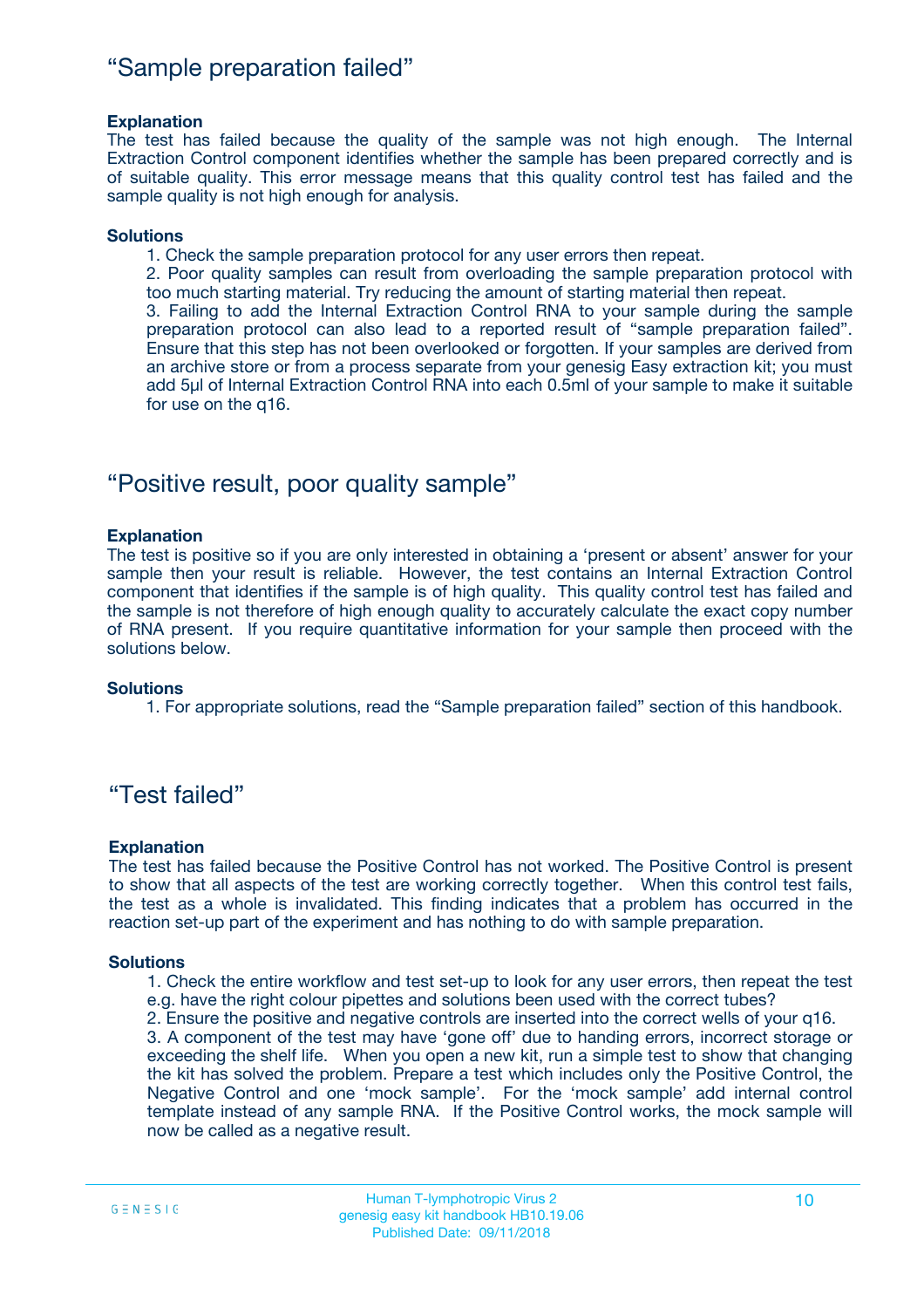### "Test failed and is contaminated"

#### **Explanation**

The Positive Control is indicating test failure, and the Negative Control is indicating test contamination. Please read the "Test Failed" and "Test contamination" sections of this technical support handbook for a further explanation.

#### **Solution**

1. For appropriate solutions, read both the "Test failed" and "Test contaminated" sections of this handbook.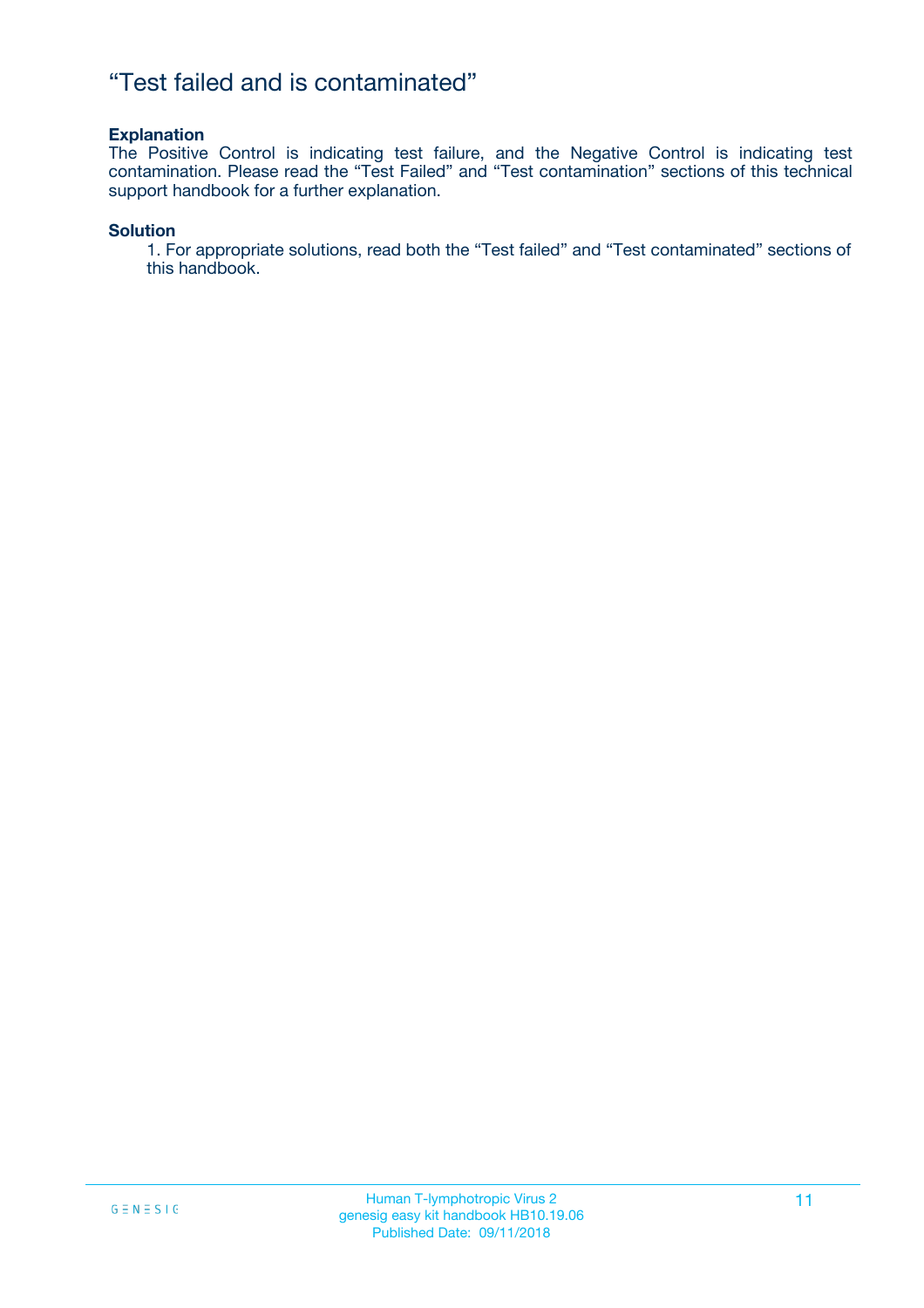## Human T-lymphotropic Virus 2

Human T-lymphotropic Virus 2 is a single-stranded RNA virus of the Deltaretrovirus genus that may be involved in neurologic disorders and chronic pulmonary infections although no pathology has been specifically demonstrated. The linear genome of this species is around 9K bases in length and encodes accessory and regulatory genes in addition to all essential retrovirus genes. Two identical copies of this genome are found in the spherical virion which is surrounded with an envelope containing viral glycoproteins.

Infected cells subsequently contact uninfected cells via adhesion molecules, forming a cell-cell junction that results in accumulation of viral RNA and consequently release into the uninfected cell. Viral gene expression then begins and expression of host genes involved in cell proliferation is upregulated resulting in host cell infection, proliferation and spread of the virus throughout T-cells, specifically CD8 lymphocytes. This infection can be spread through contact with infected cells such as those contained within blood products, or via perinatal transmission of blood and breast milk.

There are four subtypes of this virus and each can be geographically characterised with Subtypes A and B seen in Europe and Asia, Subtype C in the Amazon and Subtype D in Africa.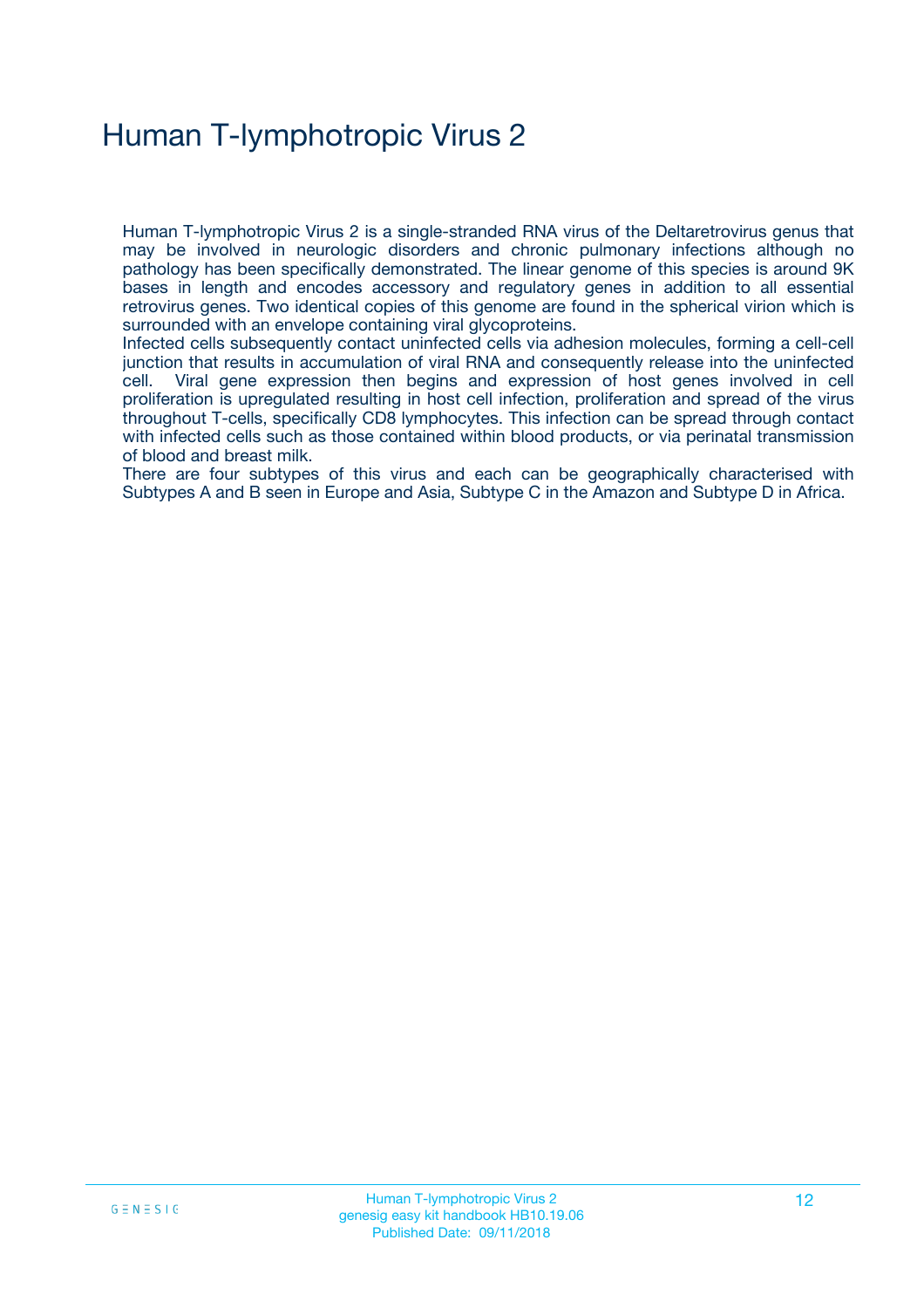## **Specificity**

The Primerdesign genesig Kit for Human T-lymphotropic Virus 2 (HTLV-2) genomes is designed for the in vitro quantification of HTLV-2 genomes. The kit is designed to have a broad detection profile. Specifically, the primers represent 100% homology with over 95% of the NCBI database reference sequences available at the time of design.

The dynamics of genetic variation means that new sequence information may become available after the initial design. Primerdesign periodically reviews the detection profiles of our kits and when required releases new versions.

If you require further information, or have a specific question about the detection profile of this kit then please send an e.mail to enquiry@primerdesign.co.uk and our bioinformatics team will answer your question.